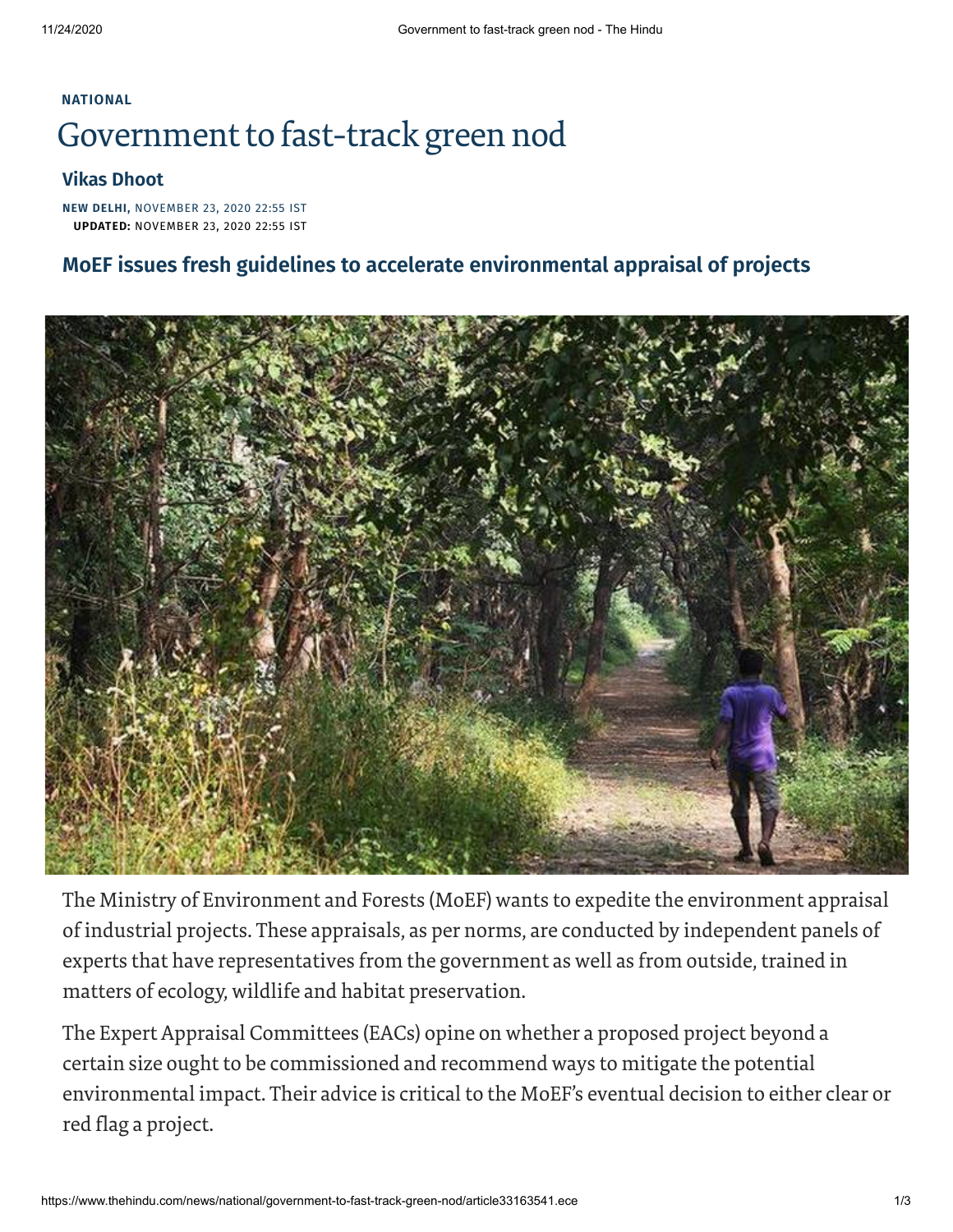However, a November 11 letter from the Ministry's Environment Impact Assessment division, that coordinates EAC meetings, issued fresh guidelines to accelerate the appraisal process.

## **'Avoid delays'**

"During the review meetings held for streamlining the Environmental Clearances (EC) process, it has come to notice that the grant of EC is delayed due to various reasons which could be avoided... Member Secretaries of the various sectors may strictly adhere to the following guidelines to avoid unnecessary delay while granting ECs,"the letter said.

The recommendations include ensuring that EAC meetings are held at least once in 15 days. All proposals that were placed for approval 10 days before a meeting ought to be considered (It is 15 days now).

"The queries or issues, which the division may have, should be raised during the EAC meeting only. Member Secretary (MS) ought to ensure that the relevant queries of the division are also pointed out at the time of EAC meetings itself so as to avoid occasion for such queries before and after examination by Expert Appraisal Committee (EAC)," the missive notes.

There are separate EAC committees for industrial projects, coal mining, non-coal mining, river and hydroelectric projects, each with its own independent chairperson and committee members. However, several members have full-time jobs independent of their commitments to EAC meetings.

Environmental law specialist and researcher at the Centre for Policy Research, Kanchi Kohli said it was legally contentious if an office order could curtail the role of the EAC that requires detailed scrutiny of applications seeking environmental clearance.

"What is even more concerning is the Environment Ministry's approach to reading down its own mandate for environment protection. Accelerated approvals definitely don't allow for good environmental decisions and do not necessitate that projects will be up and running to support an already sluggish economy. Our current approval rates are close to 100%, and yet there is an economic slowdown," she told The Hindu.

Environment minister Prakash Javadekar has said he's committed to bringing down the time required for clearance down to less than 100 days.